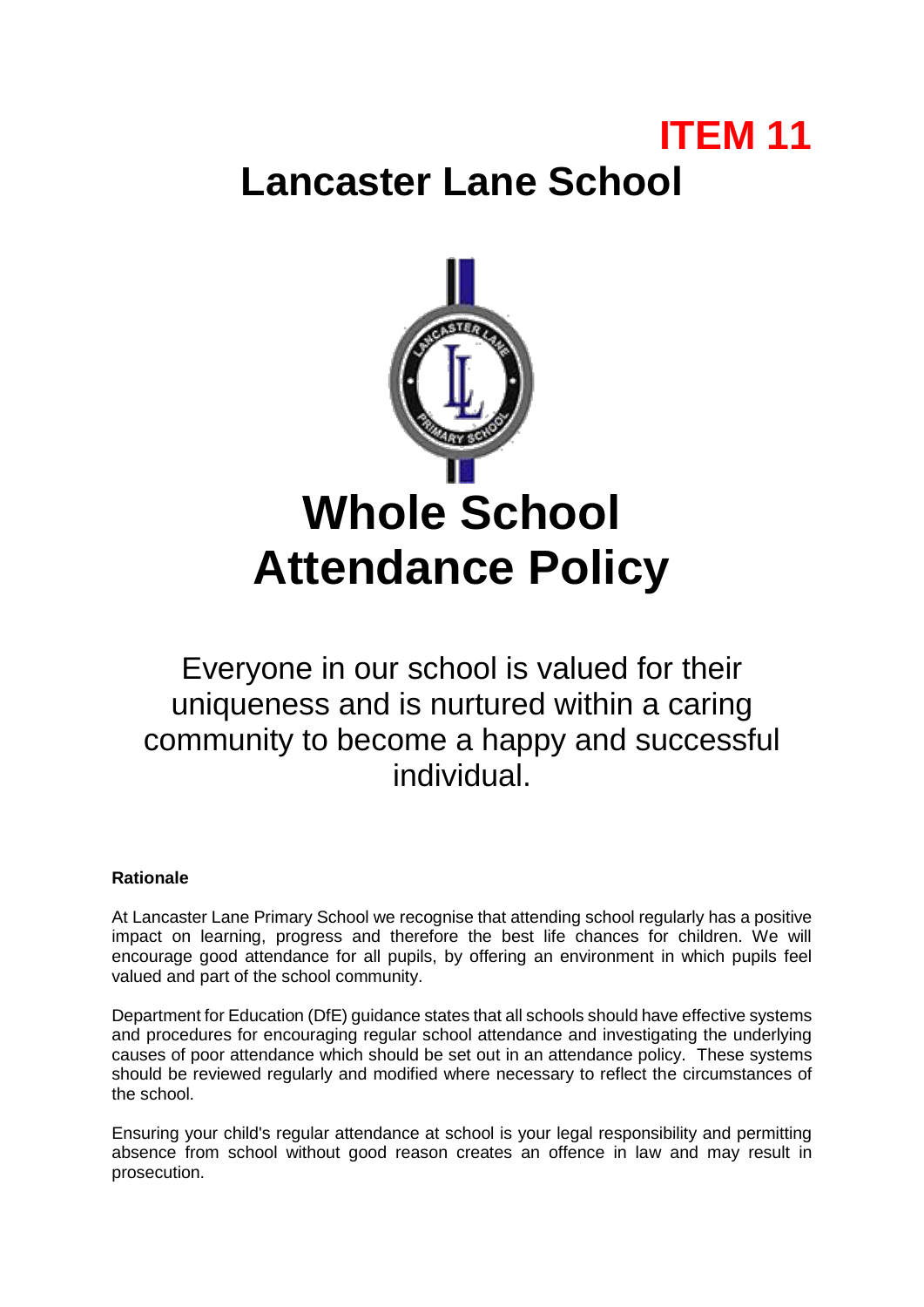# **Aims**

We will

- Promote a culture across the school which identifies the importance of regular and punctual attendance.
- Make attendance and punctuality a priority for all those associated with the school; including pupils, parents, teachers and governors.
- Further develop positive and consistent communication between home and school.
- Set targets to improve individual, vulnerable group and whole school attendance levels.

## **Rights, Roles and Responsibilities**

We will develop a procedural framework which defines agreed roles and responsibilities for

- Parents and carers
- Pupils
- School staff
- **•** Governors

to complement this policy, and identify how we will deliver our aims in respect of regular and punctual attendance.

This procedural framework will include guidance on

- Registration
- Punctuality
- What constitutes unauthorised absence
- Leave of absence
- Systems for monitoring attendance and punctuality for individual pupils
- Systems for dealing with absence
- Criteria and systems for referral to and working with the Pupil Attendance Support Team and School Attendance Consultant
- Systems for monitoring whole school attendance and action planning
- Appropriate alternative curricular arrangements

## **Leave of Absence**

Following the September 2013 amendment to The Education (Pupil Registration) (England) Regulations 2006, schools cannot authorise any leave other than in exceptional circumstances. In Lancaster Lane School, Mrs Geldard is the person authorised by the 'proprietor' (i.e. the governing board), to make this decision. If the leave is being requested for a holiday, approval should be obtained prior to making any bookings.

Leave of absence **SHALL NOT** be granted unless:

- a request for leave has been made in advance, by a parent with whom the pupil normally resides, and
- the head teacher considers that leave of absence should be granted due to the **EXCEPTIONAL CIRCUMSTANCES** relating to the request.

Additional information regarding leave of absence is included with the procedural framework.

## **Religious Absence**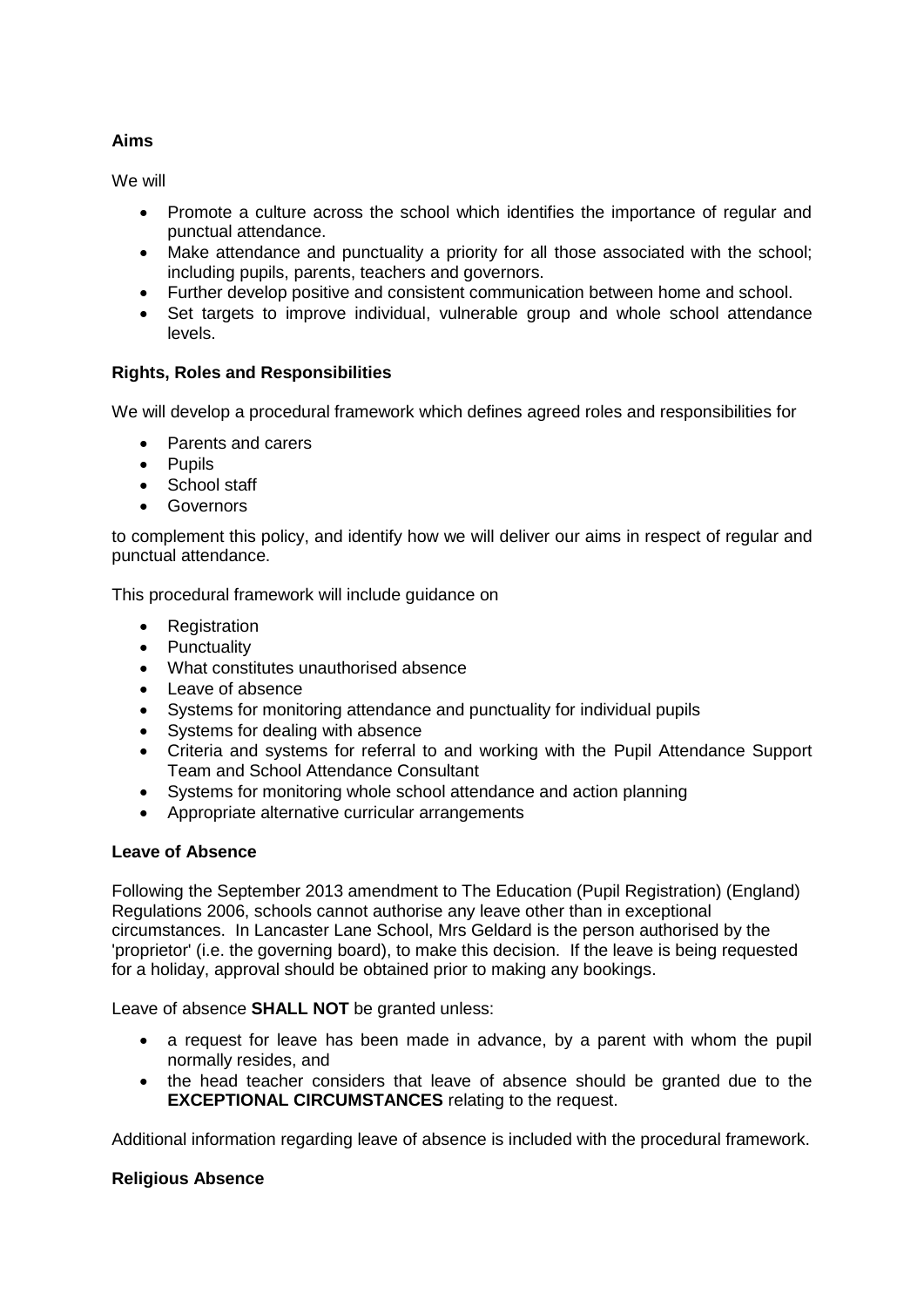The school will authorise one day of absence per religious festival, e.g. Eid, (i.e. the day set aside by the religious body of which the parent is a member) and this will be marked as 'R' in the register.

Parents must request any additional leave in advance and this can only be authorised if it is felt that exceptional circumstances apply (this would be marked in the register as 'C').

#### **Use of Penalty Notices**

In accordance with the current Lancashire code of conduct, Lancaster Lane Primary School may request that the local authority issue penalty notices in respect of unauthorised absence. This includes leave of absence which is taken without a prior request being made; and leave taken after a prior request has been made and parents have been informed that the period of absence would be classed as unauthorised but the leave is taken regardless of this advice. Lancaster Lane Primary School may also request that the local authority issue a penalty notice for days taken in excess of the agreed period of leave; without good reason. Parents also risk losing their child's school place if they do not return from leave, as agreed, and readmission cannot be guaranteed.

#### **Partnership Working**

Lancaster Lane Primary School will work with the Pupil Attendance Support Team, the School Attendance Consultant and other support agencies as appropriate to ensure regular attendance at school. The criteria for referral and areas of responsibility for staff will be set out in the procedural framework.

## **Monitoring, Analysis, Action Planning**

Lancaster Lane Primary School will use electronic systems for monitoring attendance at both individual pupil, groups of pupils and whole school level. We will analyse patterns and trends of non-attendance to inform future action planning and target setting in respect of whole school attendance matters.

#### **Persistent Absence**

The minimum attendance level which is expected at our school is 95%. It is when attendance falls below this level that school will consider whether it is appropriate to offer support in order to improve the situation. Both local and central government pay particular attention to reducing the number of pupils who fall into the persistent absence category (PA). A pupil is on track to becoming a persistent absentee when their attendance falls to 90% or below at any point during the school year; whether the absences are authorised or unauthorised. When attendance nears this level children miss significant amounts of schooling; meaning that their educational progress is put at risk. We need parents' full support in ensuring that attendance does not reach this level. However, if for any reason a child's attendance does fall into this category parents will be asked to do all they can improve the situation.

Families will be supported in this via school's robust systems for managing PA. This support may involve the need for parents, and children of an appropriate age, to agree to a parenting contract. Due to the seriousness of PA status it is highly likely that such cases will be referred to a local authority attendance team (Pupil Attendance Support Team). Furthermore, absence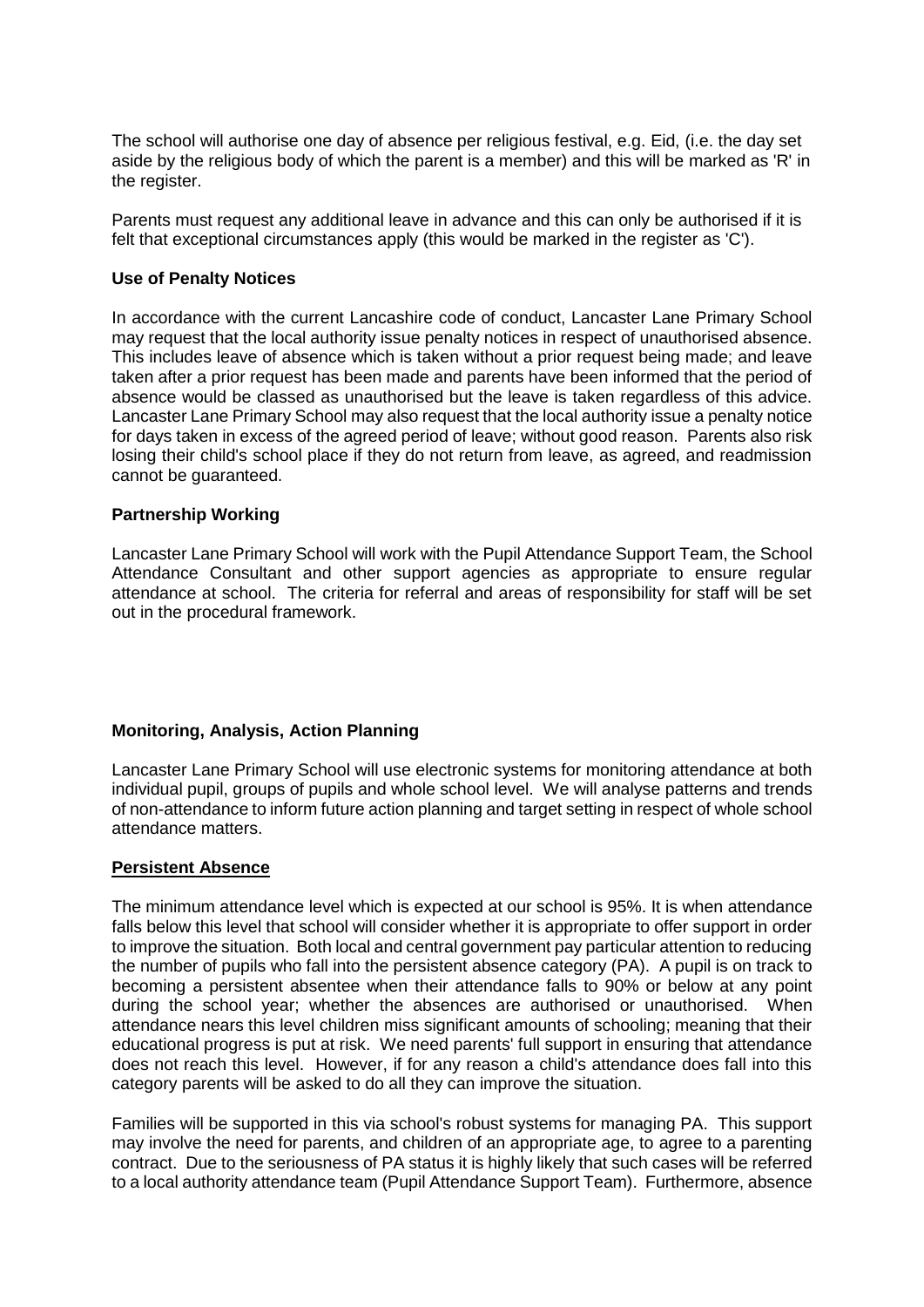data for individual pupils who are classed as persistent absentees are reported to the Department for Education; along with whole school absence figures.

#### **Monitoring the Attendance of Pupils Who Are Educated Off Site**

The attendance of all pupils who are educated off site, or those who are dual registered, will be monitored in accordance with the procedures outlined within the procedural framework.

#### **Review of Whole School Attendance Policy**

Lancaster Lane Primary School will review this policy and the associated procedural framework annually.

#### **Last review date:** Sept 2019

**Next review date:** Sept 2020 (or sooner if required)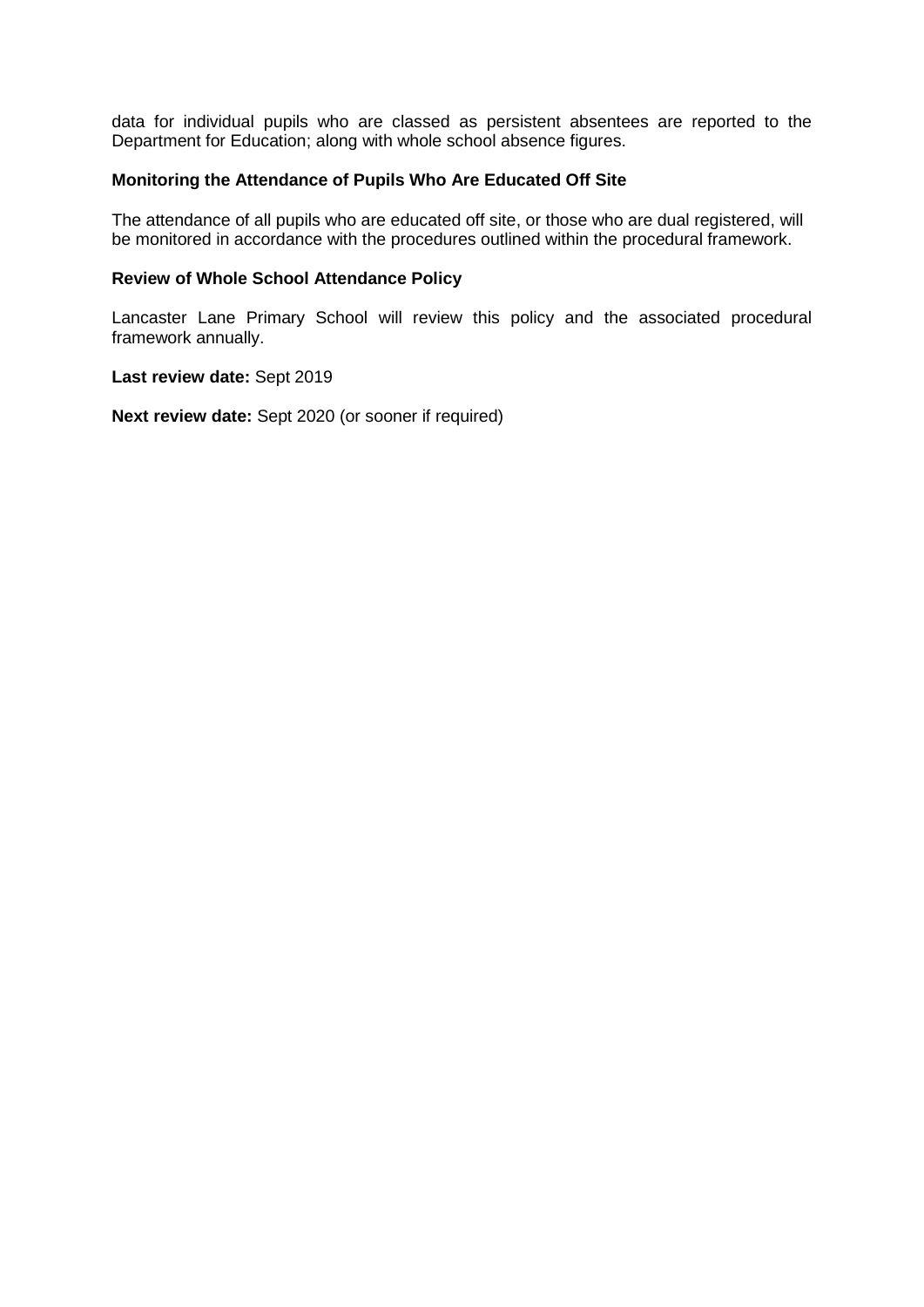# **WHOLE SCHOOL ATTENDANCE POLICY PROCEDURAL FRAMEWORK**

This document forms part of Lancaster Lane Primary School's whole school attendance policy. It sets out the rights, roles and responsibilities for parents/carers, pupils, school staff and governors; and the systems and procedures in place to identify how the school will deliver its aims in respect of regular and punctual attendance. It will be reviewed annually.

# **Rights, Roles and Responsibilities**

Lancaster Lane Primary School believes that it is important that parents and carers, pupils, school staff and governors all work in partnership to encourage good attendance for all pupils. The following is a summary of the rights, roles and responsibilities for individual groups of stakeholders.

# **Parents and Carers**

- Ensure the child(ren) in their care attend school regularly and punctually
- If the child(ren) is/are absent to inform the school office or class teacher on the first day of absence and provide a reason for the absence
- If the child(ren) is/are absent for more than one day, to inform the school office of the continued absence and update as to the reason for the absence regularly
- Ensure that school have up to date contact details and at least two emergency contacts who can be contacted in the event that parents are unavailable
- To avoid leave in term time wherever possible. Where this is not thought possible, contact the school as soon as possible prior to the first proposed day of absence to request authorisation and prior to making any financial commitment
- To advise the school, by contacting the school office, immediately if they become aware of problems with attendance
- To co-operate with the school in promoting and improving attendance e.g. attending meetings, participation in parenting contracts and supporting the school in agreed intervention/action plans
- Adhere to systems for late registration, signing out and signing in

# **Pupils**

- Attend school regularly and punctually
- Adhere to systems for late registration, signing out and signing in
- Acknowledge behaviour needed out of school to ensure good attendance e.g. early bedtimes and getting uniforms ready the night before

## **School Staff**

The Head Teacher has overall responsibility for ensuring that there are appropriate and efficient systems in place to promote and support the school attendance policy, that these are adhered to and training is given where appropriate. The Head Teacher is also responsible for liaison with individual families, the School Attendance Consultant and the Pupil Attendance Support Team (PAST) to ensure appropriate support is given where attendance concerns are identified and for liaison with the local authority and DfE to ensure that the school conforms to all statutory requirements in respect of attendance.

However, Lancaster Lane Primary School believes that all staff have responsibilities and a role to play in promoting good attendance by:

- Providing a welcoming atmosphere for children
- Providing a safe learning environment
- Ensuring an appropriate and responsive curriculum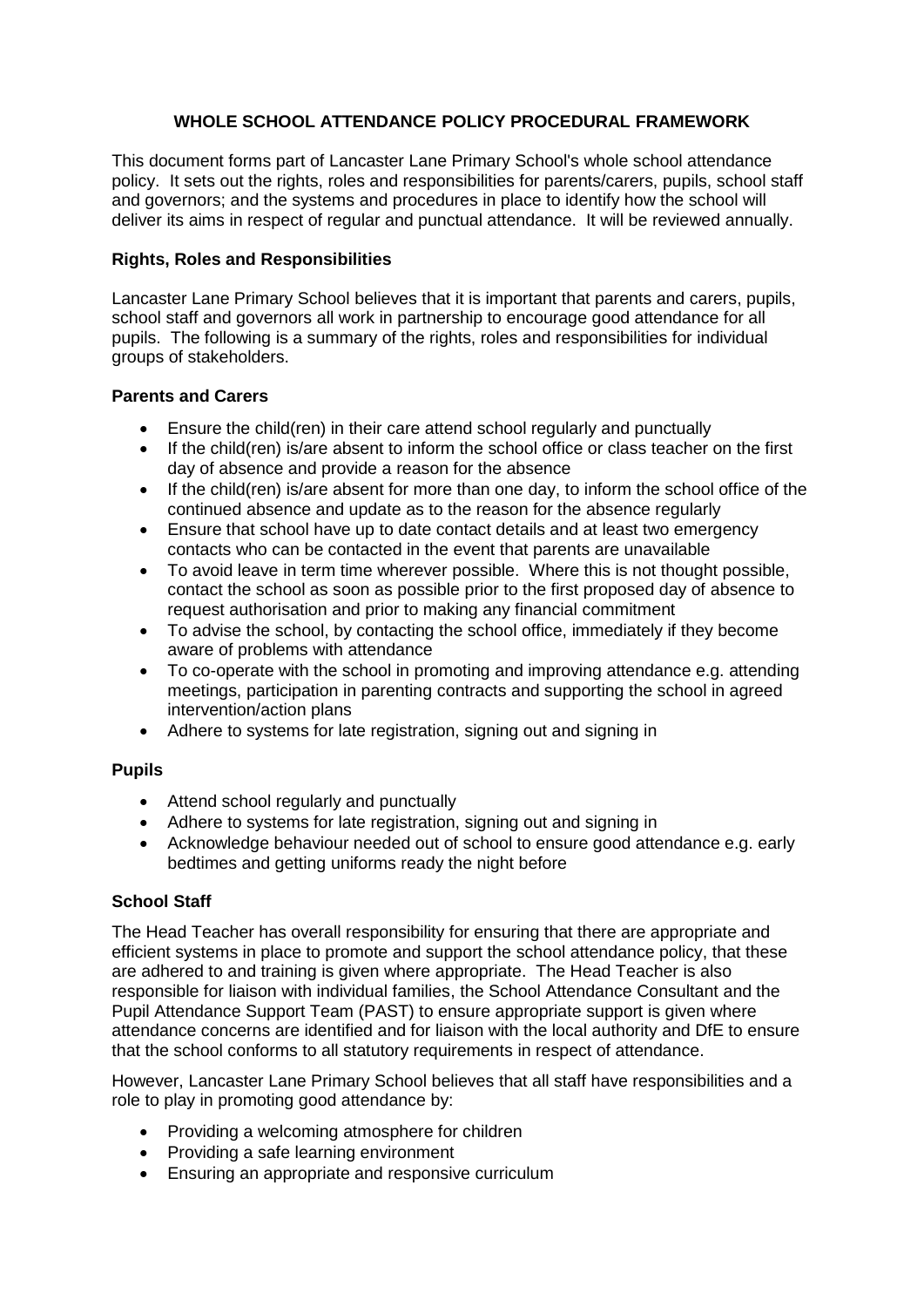- Providing a sympathetic response to any pupil's concerns
- Being aware of factors that can contribute to non-attendance
- Being aware of the role all staff can play in ensuring attendance is seen as important for all pupils and parents
- Adherence to the systems and procedures in place within school to promote good attendance and highlighting any concerns to the head teacher
- Participation in training regarding school systems and procedures
- Willingness to communicate with children and parents about attendance
- Completion of the attendance registers in accordance with the legislation and under the direction of the head teacher

Some staff will have specific individual responsibilities to support the attendance policy and these are outlined in the procedures section of this framework.

## **Governors**

- Ensure compliance with The Education (Pupil Registration) (England) Regulations 2006, as amended
- Adopt an attendance policy and review it annually
- Agree targets for attendance at Lancaster Lane Primary School
- Ensure that they receive reports from the Head Teacher regarding school attendance and persistent absence as part of the school monitoring or school profiling exercise
- Where the school is not meeting its attendance targets, or when the governors believe there is cause for concern, to require a review of the systems and procedures in place to promote good attendance
- To promote the strong link between attendance and educational attainment to parents and pupils where appropriate and ensure that the school attendance policy and procedures are communicated effectively
- Authorise the Head Teacher (or other designated person) to consider and make decisions regarding leave of absence requests
- Work with the Head Teacher in establishing criteria against which leave requests will be considered. This is important to ensure the process is equitable and consistent

## **Procedures**

## **Registration**

Morning Registration is between 08.55am and 9.05am Afternoon Registration is between 1.10pm and 1.15pm

Each class teacher or their nominated representative is responsible for marking children present or absent in the register at morning and afternoon registration. The registers must be completed promptly to avoid discrepancies between classes. The class teacher must ensure that the marked register, plus any notes received regarding absence, is returned to the school office by 9.05am / 1.15pm.

The school office is responsible for entering attendance on the electronic register and for inputting absence codes on a daily basis.

## **Late Registration**

Pupils requiring admittance to school following registration periods must go to the main entrance and request entry via the school office. For health and safety reasons parents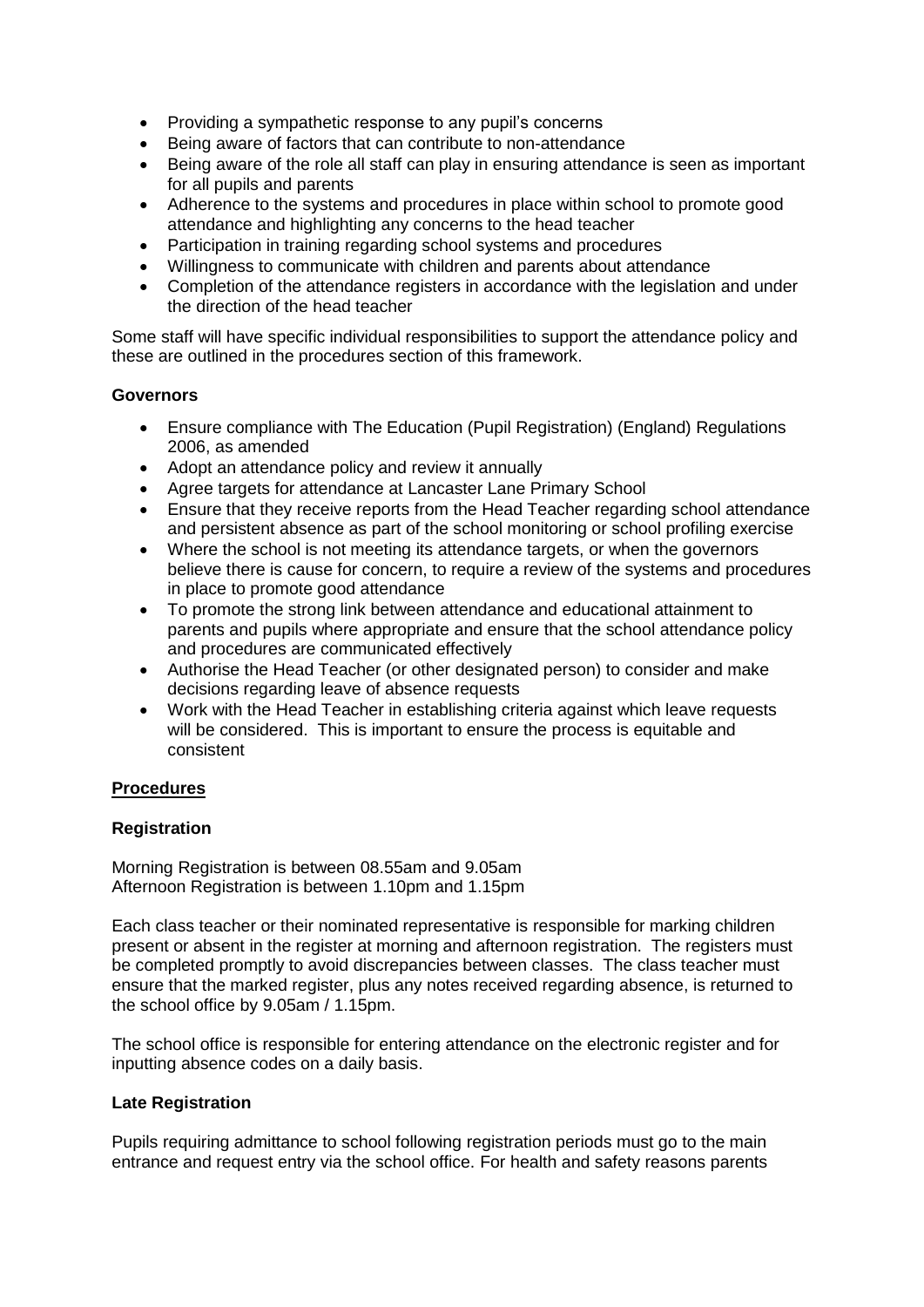**MUST** accompany late arriving pupils into the building in order to sign their children into school.

The school office is responsible for maintaining the signing in/out book. This must contain details of name, class, time admitted / time released, reason for lateness / early departure and name of supervising adult. For health and safety reasons, after 9.05am / 1.15pm an entry **MUST** be placed in the signing in book before a pupil is admitted or released.

In accordance with current guidance, the attendance registers are closed at 9.30am /1.20pm. This means that any pupil who arrives after the registration period (8.55 to 9.05am /1.10 to 1.15pm) but before the registers are closed (9.30am /1.15pm) will be given a late mark (L) in the register. This code is classed as a present mark, but displays that the pupil arrived late for school. Any pupil who arrives after the registers have closed (9.30am /1.15pm) but before the end of the session will be given a "late after registers closed" mark (U) in the register. This code is classed as an unauthorised absence but displays that the pupil was physically present in school for part of the session.

In addition to using the L and U codes, office staff may also use the facility within the SIMS attendance module to record the number of minutes late for each pupil, on each occasion. This facility will allow school staff to monitor and manage developing patterns of lateness more effectively and make a clear link between lateness and missed curriculum; and share such information with parents.

The fact that the U code is classed as an unauthorised absence means that when it is used pupils are likely to be missing significant amounts of schooling, putting their educational progress at risk. For this reason the use of this code will be considered as serious as any other unauthorised absence and will attract the interest of external agencies, including referral to the local authority attendance team and consideration of the use of legal measures, in just the same way.

## **Authorised and Unauthorised Absence**

In every instance it is the Head Teacher who determines whether an absence is recorded as authorised or unauthorised. This decision is made based on information provided by parents/carers. However, because the register is a legal document, the Head Teacher has responsibility to ensure that it is completed accurately and in accordance with the legislation. For this reason it is not sufficient for an absence to be recorded as authorised based entirely on information provided by parents / carers. Therefore, there may be occasions when it will be necessary for parents to provide evidence of reasons for absence before authorisation is granted. For example, in the case of absence due to illness or medical appointment, evidence may be requested in the form of: sight of a prescription, prescribed medication, a medical appointment card or similar.

The school office is responsible for maintaining records of reason and length of absence.

- Parents / Carers are required to contact the school office or class teacher on the first day of absence, advising of the reason for the absence and expected return date; if known
- Where information is provided to the class teacher they are responsible for passing this information to the school office
- Where a verbal message is taken by school office staff this should be noted in the register notebook and the class teacher informed
- Where a written note is received by the class teacher this should be returned to the school office with the register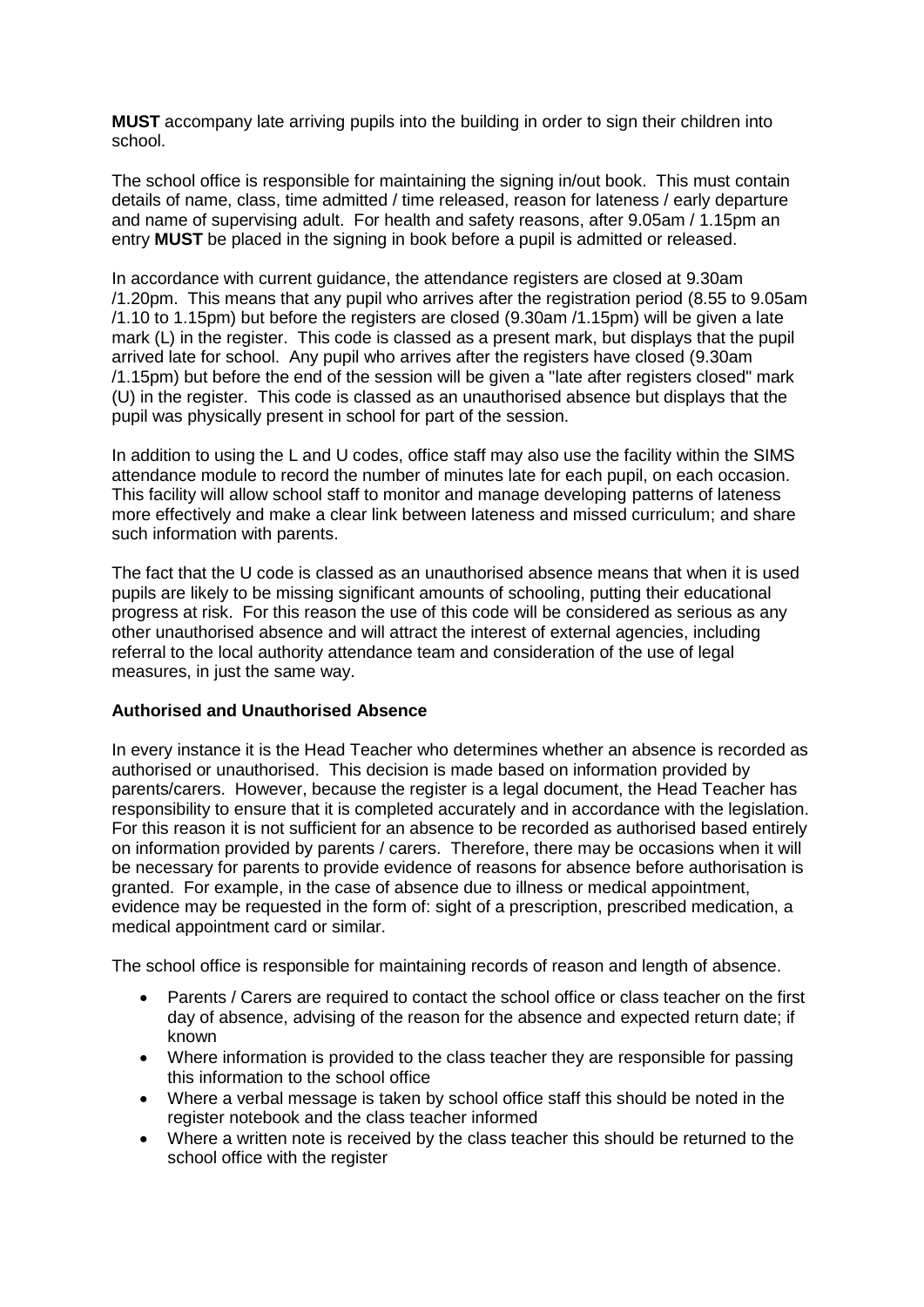- Where the absence is for several days, the parent / carer is responsible for informing the school of the continued absence and updating them as to the reason for the absence on a regular basis
- Where no explanation for absence is provided, or the reason provided is unsatisfactory, the absence will be recorded as unauthorised and will be addressed with parents promptly
- Schools have a responsibility to report such absence to the local authority after a period of 10 school days, or sooner if appropriate
- The reason for absence should be linked directly to the pupil (e.g. illness or medical appointment of / for the child). Reasons for absence relating to parents or siblings may not be authorised

If a child is absent and no contact has been made by the family, the school office will contact the family on the first day of absence, as the registers close at 9.30am. If contact cannot be made, school will try to contact the people named as emergency contacts. Where reasonably practicable, for every pupil, schools should hold an emergency contact number for more than one person. Our school will request emergency contact numbers from the parent with whom the pupil normally resides. If no contact is possible with any of the emergency contacts, the Head Teacher should be informed and consideration made whether to request / undertake a welfare/home visit. In the case of prolonged or repeated absence without justification being given, the Head Teacher will determine whether a referral to the Pupil Attendance Support Team should be made.

The Head Teacher is responsible for determining what is classed as authorised and what is classed as unauthorised absence.

Examples of authorised absence:

- Medical or dental appointments, which relate directly to the pupil and unavoidably fall during the school day (evidence may be required prior to authorisation)
- Illness of the pupil (evidence may be required prior to authorisation)
- Leave which has been authorised by the head teacher due to exceptional circumstances

Examples of unauthorised absence:

- Parents/carers keeping children off school unnecessarily
- Truancy before or during the school day
- Absences which have never been properly explained
- Children who arrive at school after the register has closed
- Shopping, looking after other children or birthdays
- Day trips and leave in term time which have not been agreed
- Days that exceed the amount of leave agreed by the Head Teacher

The school office is responsible for inputting the appropriate absence code on the electronic register. Where they are not certain whether an absence is authorised or not they should seek advice from the Head Teacher.

Office staff may also use the comments facility within SIMS in order to log specific reasons for absence. This facility will allow school staff to monitor and manage developing patterns of absence more effectively and share such information with parents.

## **Signing Out**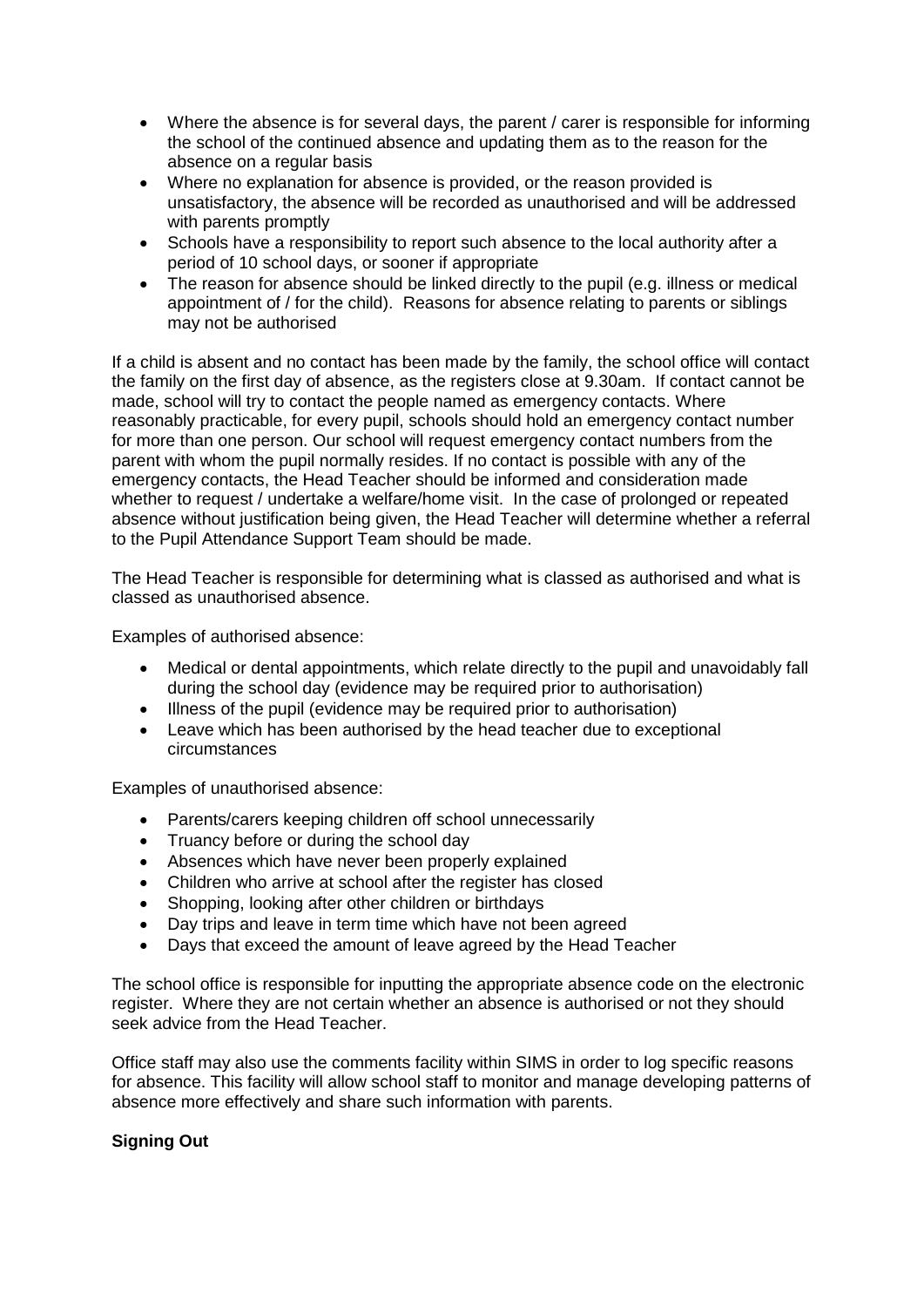The school office is responsible for overseeing the procedure for releasing children where parents / carers have requested and been granted leave during the school day.

The child(ren) can only be released to a parent or authorised carer / family member. When an authorised adult is picking up a child within school time the school office is responsible for ensuring that they (the authorised adult) complete and sign the school signing out book (see above for details of requirements). The school office is responsible for inputting the appropriate absence code on the electronic register, where appropriate.

When a child leaves the school site after the morning or afternoon register has been taken, the original mark must remain in the register and the signing in / out book should be referred to during an evacuation situation to ensure all pupils can be accounted for.

#### **Leave of Absence**

Following the September 2013 amendment to The Education (Pupil Registration) (England) Regulations 2006, schools cannot authorise any leave other than in exceptional circumstances. In Lancaster Lane School the Head Teacher is the person authorised by the 'proprietor' i.e. the governing board, to make this decision. If the leave is being requested for a holiday, approval should be obtained prior to making any bookings.

Leave of absence **SHALL NOT** be granted unless:

- a request for leave has been made in advance, by a parent with whom the pupil normally resides, and
- the Head Teacher considers that leave of absence should be granted due to the **EXCEPTIONAL CIRCUMSTANCES** relating to the request.

## **Additional Factors for Consideration**

Pupils attend school for a maximum of 190 days each academic year. Regular attendance is vital for your child's educational progress. The local authority expects that all parents / carers ensure their children attend school whenever possible. Absence during school time is largely prohibited by regulation and hinders academic progress. Even in exceptional circumstances, the following factors may be taken into account when considering an application for leave:

- Will leave at this point in time be detrimental to the pupil's education?
- Will he / she miss any national tests or examinations?
- Is his / her attendance a cause for concern?
- Is the proposed absence during the month of September or any other transition period?
- Has he / she already had leave during term time this year?
- Did he / she have leave of absence during term time in the previous school year(s)?
- Does he / she have any absences which have been recorded as unauthorised this year?

If work commitments are stated as supporting evidence towards an exceptional reason for requesting leave, parents may be asked to provide employer details and any additional evidence which shows why leave cannot be taken during the school holidays

Parents / carers who need to request leave during term time should complete an application form, available from the school office as soon as possible prior to the first proposed date of absence. Parents are asked to provide any relevant information regarding this request on the form if they believe the circumstances are exceptional. Information provided after a decision has been made may not be considered. The Head Teacher will consider the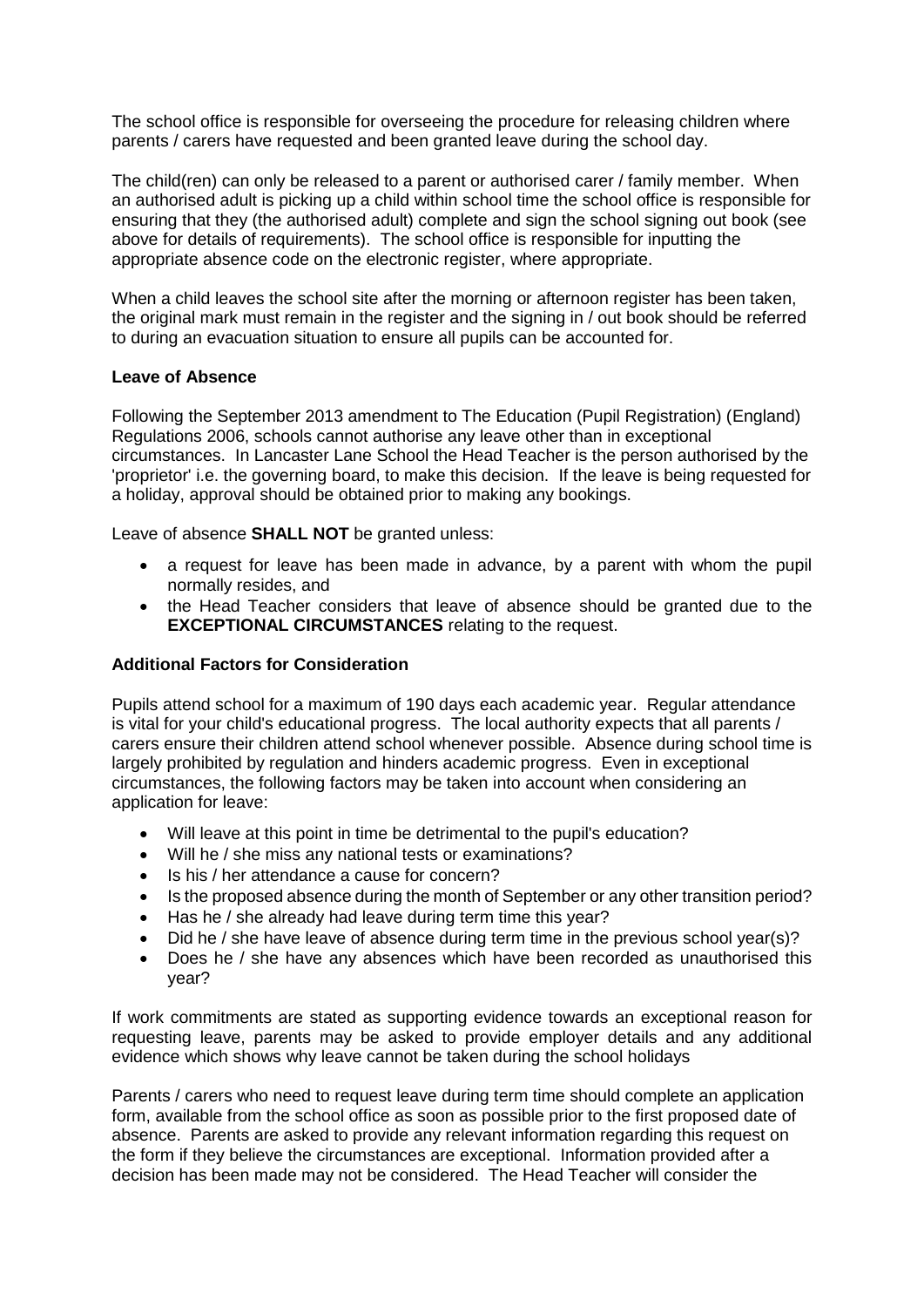request and advise in writing within 5 days whether the absence will be authorised or not. The Head Teacher may request a meeting with parents before any period of leave is authorised.

#### **Use of Penalty Notices**

The school takes unauthorised absence seriously and, particularly in the case of repeated unauthorised absences, will undertake further liaison with the family, pupil, the School Attendance Consultant and the Pupil Attendance Support Team as appropriate. Furthermore, Lancaster Lane Primary School may request that the local authority issue penalty notices in respect of unauthorised absence. This includes leave which is taken without a prior request being made; and leave taken after a prior request has been made and parents have been informed that the period of absence would be classed as unauthorised but the leave is taken regardless of this advice. Lancaster Lane Primary School may also request that the local authority issue a penalty notice for days taken in excess of the agreed period of leave, without good reason. Parents also risk losing their child's school place if they do not return from leave, as agreed, and readmission cannot be guaranteed.

The school office is responsible for recording leave requests in the electronic register and will retain copies of correspondence regarding requested leave of absence for 3 years. They will also be responsible for highlighting to the Head Teacher if absence continues after the notified period. In this instance the Head Teacher will undertake further liaison with the family, pupil, the School Attendance Consultant and the Pupil Attendance Support Team as appropriate and a Penalty Notice may be considered.

## **Monitoring, Analysis and Action Planning**

The governors have determined that the Head Teacher has overall responsibility for the monitoring, analysis and action planning of school attendance. The head teacher is also responsible for ensuring that data is returned promptly to the local authority and DfE within deadlines. However, it is expected that the day to day implementation of this will largely rest with the class teachers who take the register and highlight causes of concern and the school office who are responsible for maintaining the school records on attendance and for highlighting causes for concern.

The head teacher will review the attendance records at least once every half term to check that there are no outstanding causes for concern and that codes are being used consistently. In addition, the Head Teacher and / or the attendance lead will address specific concerns as they arise.

The Head Teacher is required to review this whole school attendance policy and procedural framework annually and to report on attendance matters to the governors termly. The governors will also review the attendance policy at least annually to ensure that it continues to meet the needs of the school.

If there is a trend of worsening attendance in a particular group of pupils, including pupils who belong to any vulnerable group, discussions should be held between the Head Teacher and appropriate staff to agree action plans to reverse the trend. It should also be reported to the governors at the next full governors' meeting.

Lancaster Lane Primary School also uses whole school incentive and reward schemes in order to raise the profile of, and promote good levels of attendance. These schemes will be reviewed and changed regularly in order to ensure that children remain interested and motivated.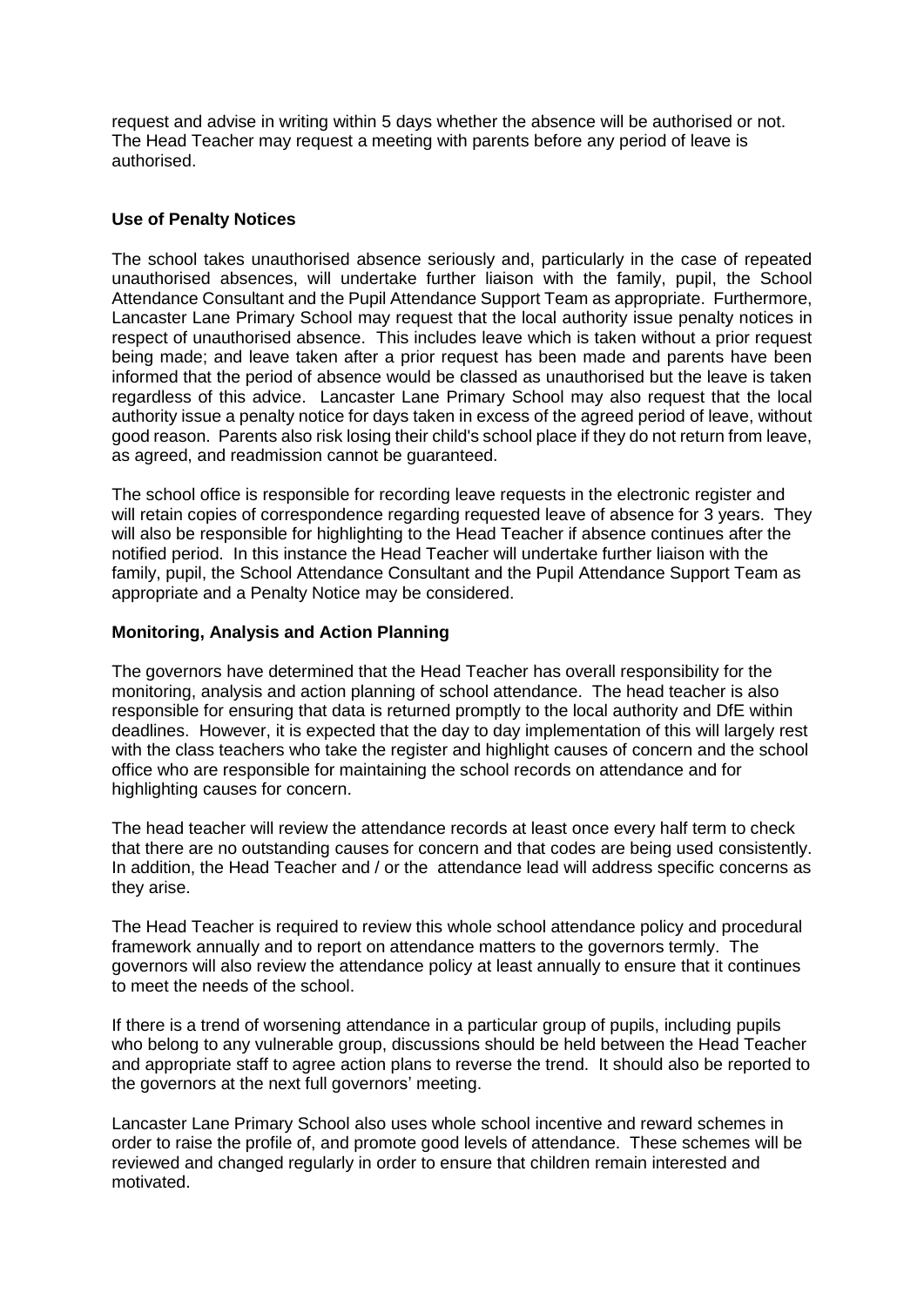# **Monitoring the Attendance of Pupils Who Are Educated Off Site**

When pupils are **dual registered,** their registration status will acknowledge this. For sessions when a dual registered pupil is expected to attend Lancaster Lane Primary School the usual attendance procedures will be followed. When this pupil is expected to attend the other establishment our registers will display the D code (Dual Registration). As the **Main School** we retain responsibility for dual registered pupils. Therefore, the other establishment will be contacted regularly in order to ensure that this placement continues to be successful. When this is not the case, appropriate action will be taken. In cases where we are the **Subsidiary School** our normal first day absence procedures will be used and any concerns regarding attendance will be reported to the **Main School**. In addition, we will provide other information regarding attendance to the **Main School** on request.

When pupils are **Present at an Approved Off-Site Educationally Activity** school will decide which of the following codes is most suitable:

- Code B Educated off site
- Code P Supervised sporting activity
- Code V Educational visit or trip

The Head Teacher is responsible for the pupil's education and wellbeing during these sessions. Therefore, before any of these codes are used school must ensure that the following criteria are met:

- $\checkmark$  The activity is broadly educational in nature
- $\checkmark$  it is suitable for the pupil's age and ability
- $\checkmark$  it will complement the pupil's curriculum
- $\checkmark$  it is taking place during the session for which the approved off-site educational activity code is being used and
- $\checkmark$  suitable supervision and safeguarding arrangements are in place

#### **Criteria and Systems for Referral to and Working with the School Attendance Consultant and the Pupil Attendance Support Team**

The Head Teacher is responsible for ensuring consistent referral of regular or unjustified absence. The criteria for referral are outlined in the systems below:

A request for support will be made to the local authority attendance team (Pupil Attendance Support Team) when:

- School have informed parents of their concerns regarding attendance
- School have attempted to employ appropriate strategies in order to improve attendance
- School strategies have failed to prompt the required amount of improvement in attendance OR parents refuse to engage with school support

In addition to the above, the Head Teacher or designated person can discuss general attendance or case specific matters with the School Attendance Consultant. The purpose of such discussions would be to:

- Monitor progress towards targets, highlighting any concerns and identifying any action required
- To receive quidance on latest best practice
- To receive information about local and national trends and benchmarking
- To discuss whether current attendance policy and procedures are effective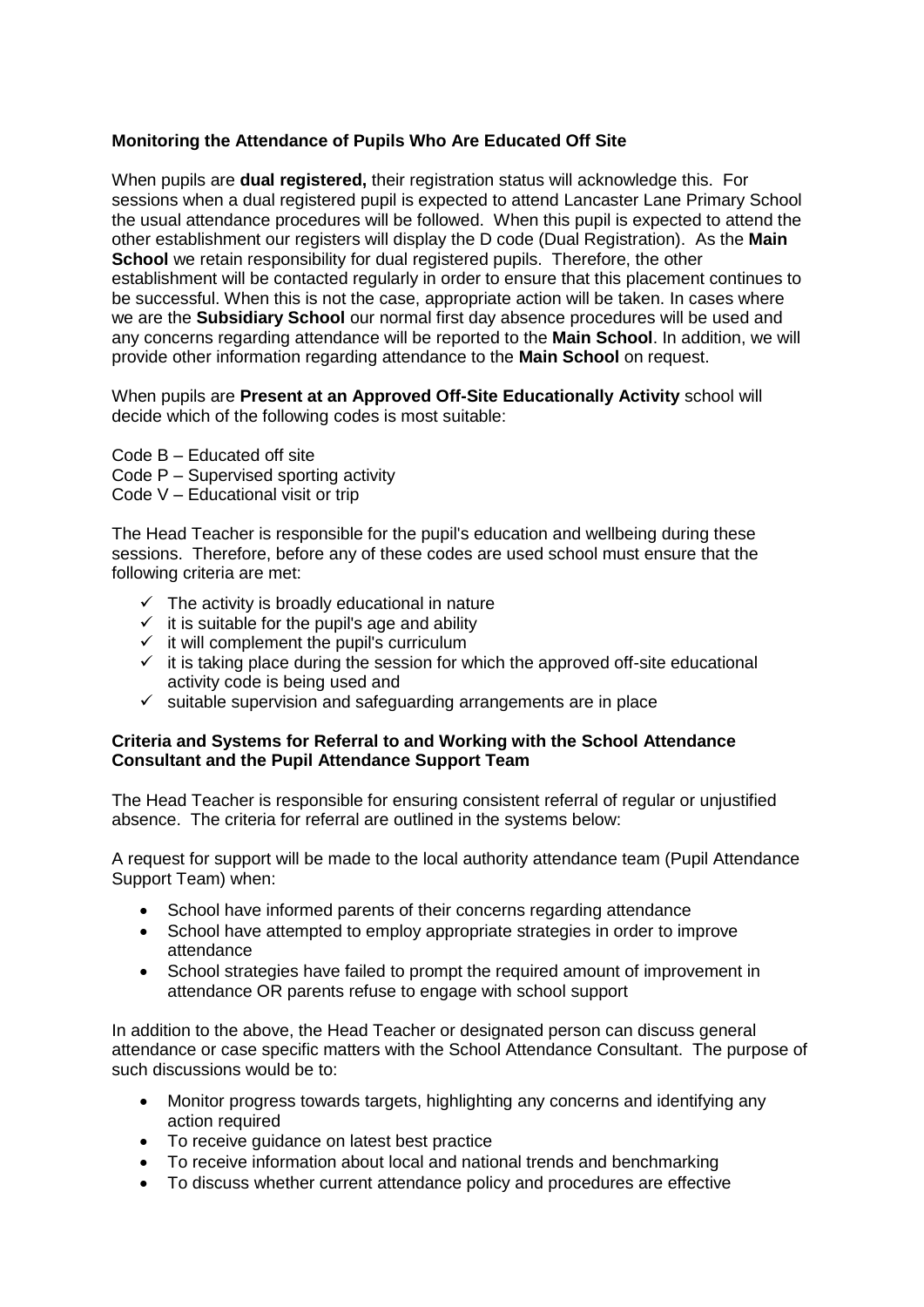To discuss case-specific actions and receive advice on future actions

# **School System for Dealing with Concerns about Lateness and Absence**

The school office is responsible for advising the Head Teacher of pupils who are persistently late or absent as issues arise.

The class teacher is also responsible for raising concerns about lateness or absence of class members to the Head Teacher as issues arise.

In addition, the Head Teacher will use electronic systems to monitor the attendance of individual pupils at least once per half term.

Parents will be given an update on their child's attendance at the termly Parents' Meetings between teachers and parents.

Once concerns have been raised:

- The Head Teacher or designated person will discuss the matter informally with the family (including the pupil)
- Parents and children, if appropriate, will be asked to agree to a parenting contract, or take part in attendance panels, which will include the setting of targets and will be reviewed regularly
- When persistent lateness is an issue and / or parents fail to follow procedures by not accompanying late arriving pupils into school to sign them in, this will be communicated to parents via letter or a meeting in school as appropriate
- If lateness / absence persists, and school procedures fail to promote the required level of improvement, the head teacher will contact the Pupil Attendance Support Team who will attend meetings with the family and head teacher as appropriate and help school determine whether any further interventions are required. These interventions will include consideration of the use of legal measures (penalty notices and prosecution)
- Incentive and reward schemes will be used for individual pupils, as appropriate.

## **Notifications to the Local Authority**

#### *Admissions*

All schools must notify the local authority within five days of adding a pupil's name to the admission register and must provide the local authority with all the information held within the admission register about the pupil. This duty does not apply to pupils who are added to the admission register at the start of the school's youngest year unless the local authority also requests for such information to be provided (Lancashire currently does not).

## *Leavers*

All schools must notify the local authority when a pupil's name is to be deleted from the admission register under any of the grounds prescribed in regulation 8 of the Education (Pupil Registration) (England) Regulations 2006 as amended, as soon as the ground for removal is met and no later than the time at which the pupil's name is removed from the register. This duty does not apply where the pupil's name is removed after they have completed the school's final year, unless the local authority requests for such information to be provided (Lancashire does not currently).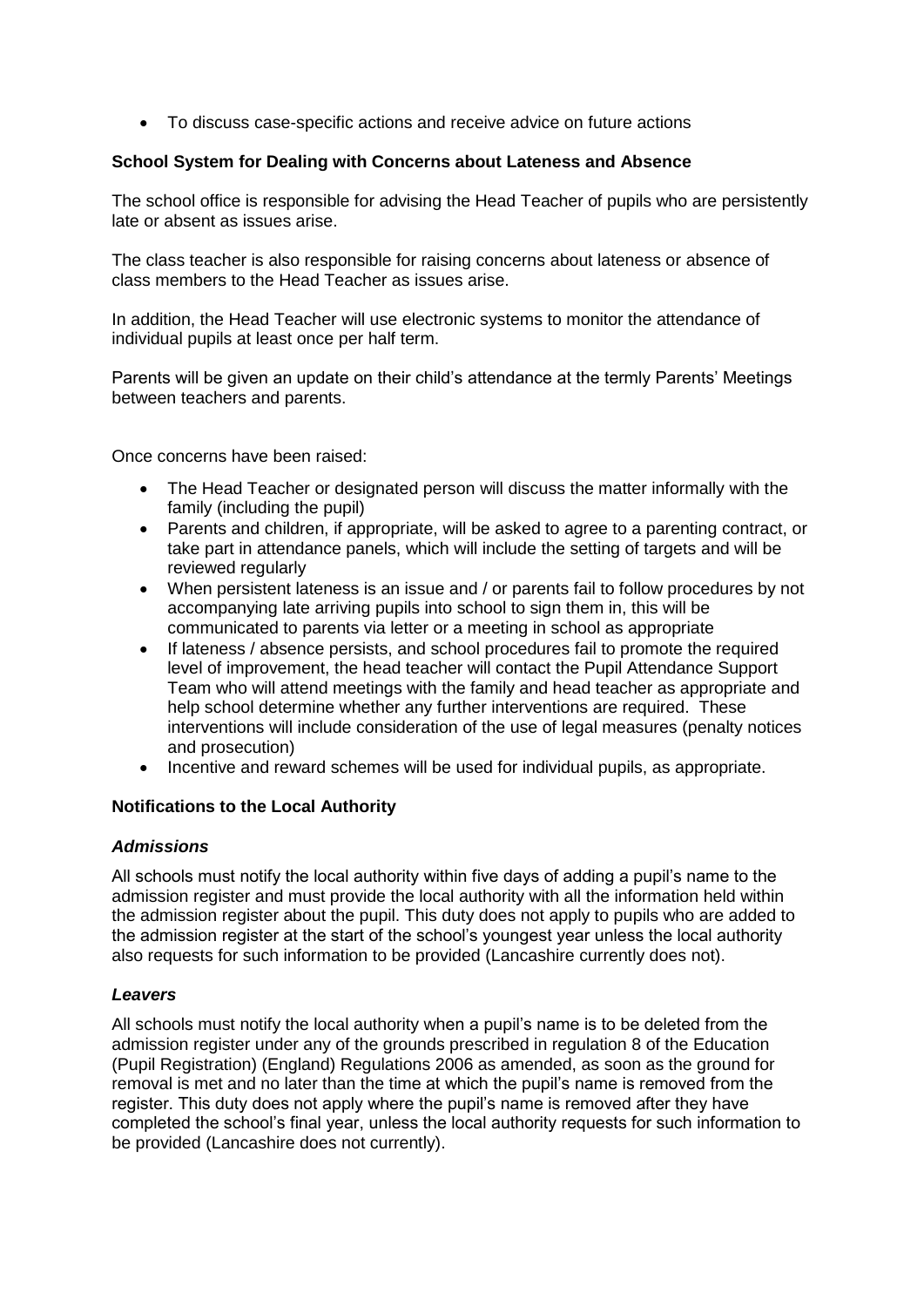Where a school notifies a local authority that a pupil's name is to be deleted from the admission register**,** the school must provide the local authority with the following information as laid out in regulation.

## *Notifications of Pupils who Fail to Attend*

All schools (including academies) must agree with the relevant local authority, the regular interval that the school will inform the local authority of any pupil who fails to attend school regularly, or has been absent without the school's permission for a continuous period of 10 days or more. In Lancashire primary schools, this can be done via referral to the Pupil Attendance Support Team or a request for a Penalty Notice. Any other notifications not so covered can be submitted on an individual basis to the local authority.

## *Children at Risk of Missing Education*

Local authorities have a duty to put in place arrangements for identifying (as far as it is possible) those children of compulsory school age in their area who are not school registered or receiving suitable education otherwise than at a school. Local authorities should trace those children and ensure that they receive full-time education.

Schools must make reasonable enquiries to establish the whereabouts of the child jointly with the local authority, before deleting a pupil's name from the register if the whereabouts of the child are unknown. In these cases, school will undertake a home visit themselves, or request a home visit from PAST prior to a referral being made to the local authority Children Missing Education team.

## **Alternative Provision and Use of Directions**

There are a range of reasons why pupils might be required to access educational provision at a venue other than their main school. The main reasons are listed below:

- Pupils who have been excluded, either for a fixed period (for more than 5 days) or permanently
- When a pupil is unable to access provision at their main school for medical reasons
- When a pupil is required to attend another venue for the purpose of improving behaviour; either on a temporary basis or with a view to making a permanent move to the alternative provision (managed move)

When a pupil is required to attend alternative provision, the governors of the main school must issue a written 'direction' or 'notice' informing all parents of the alternative provision which their child is required to attend.

## **Pupils Who Are Unable To Attend School for Medical Reasons**

The introduction of statutory guidance on 1<sup>st</sup> September 2014 places much more emphasis on the role of governing bodies in ensuring that pupils with medical conditions are able to fully access education in the same way as other pupils. A key element of this responsibility is reducing the amount of time missed by these pupils; whether their condition is short or long term. The school will work with parents and other relevant professionals to minimise absence for reasons of ill health. This may be as a result of specific practices or resources used within school or by sourcing more appropriate provision at another establishment. When education is to be provided at an alternative location, this will always be done via the use of a direction or notice (please see the relevant section of this policy).

## **School System for Reintegrating Pupils Who Have Had Long Term Absence**